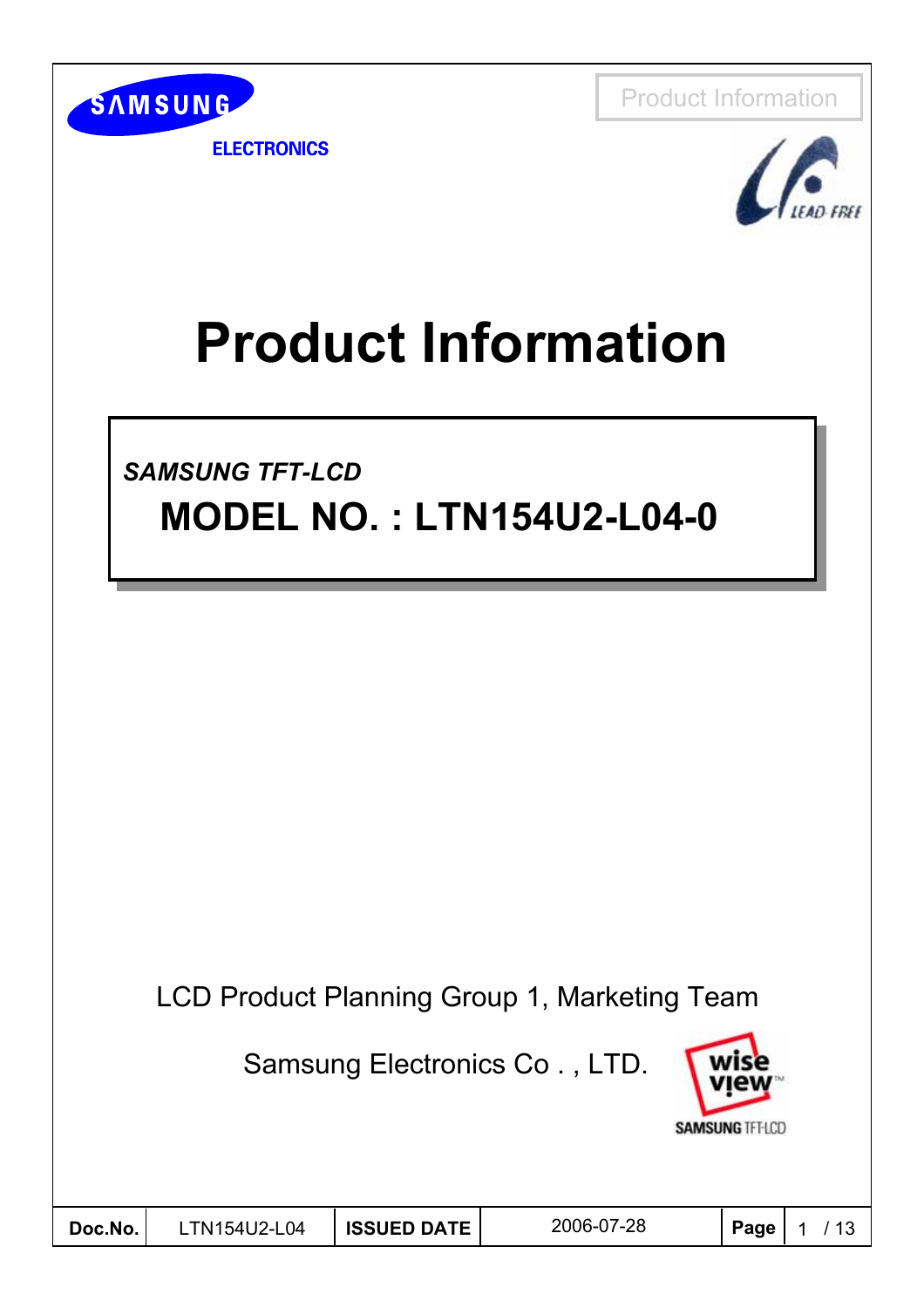**CONTENTS**

| Doc.No. | LTN154U2-L04                                                                                                                       | <b>ISSUED DATE</b> | 2006-07-28                 | Page | 2 / 13 |
|---------|------------------------------------------------------------------------------------------------------------------------------------|--------------------|----------------------------|------|--------|
|         |                                                                                                                                    |                    |                            |      |        |
|         | 7. Outline Dimension                                                                                                               |                    | -------------------- (12 ) |      |        |
|         | 6. Interface Timing<br>6.1 Timing Parameters<br>6.2 Timing Diagrams of interface Signal<br>6.3 Power ON/OFF Sequence               |                    | $------------( 10 )$       |      |        |
|         | 5. Input Terminal Pin Assignment<br>5.1 Input Signal & Power<br>5.2 Backlight Unit<br>5.3 Timing Diagrams of LVDS For Transmitting |                    | ------------------- (8)    |      |        |
|         | 4. Block Diagram<br>4.1 TFT LCD Module<br>4.2 Backlight Unit                                                                       |                    | ------------------- (7)    |      |        |
|         | 3. Electrical Characteristics<br>3.1 TFT LCD Module<br>3.2 Backlight Unit                                                          |                    | $------------(6)$          |      |        |
|         | 2. Optical Characteristics                                                                                                         |                    | -------------------- (5)   |      |        |
|         | 1. Electrical Absolute Ratings                                                                                                     |                    | $------------(4)$          |      |        |
|         | <b>General Description</b>                                                                                                         |                    | $------------(3)$          |      |        |
|         |                                                                                                                                    |                    |                            |      |        |

Product Information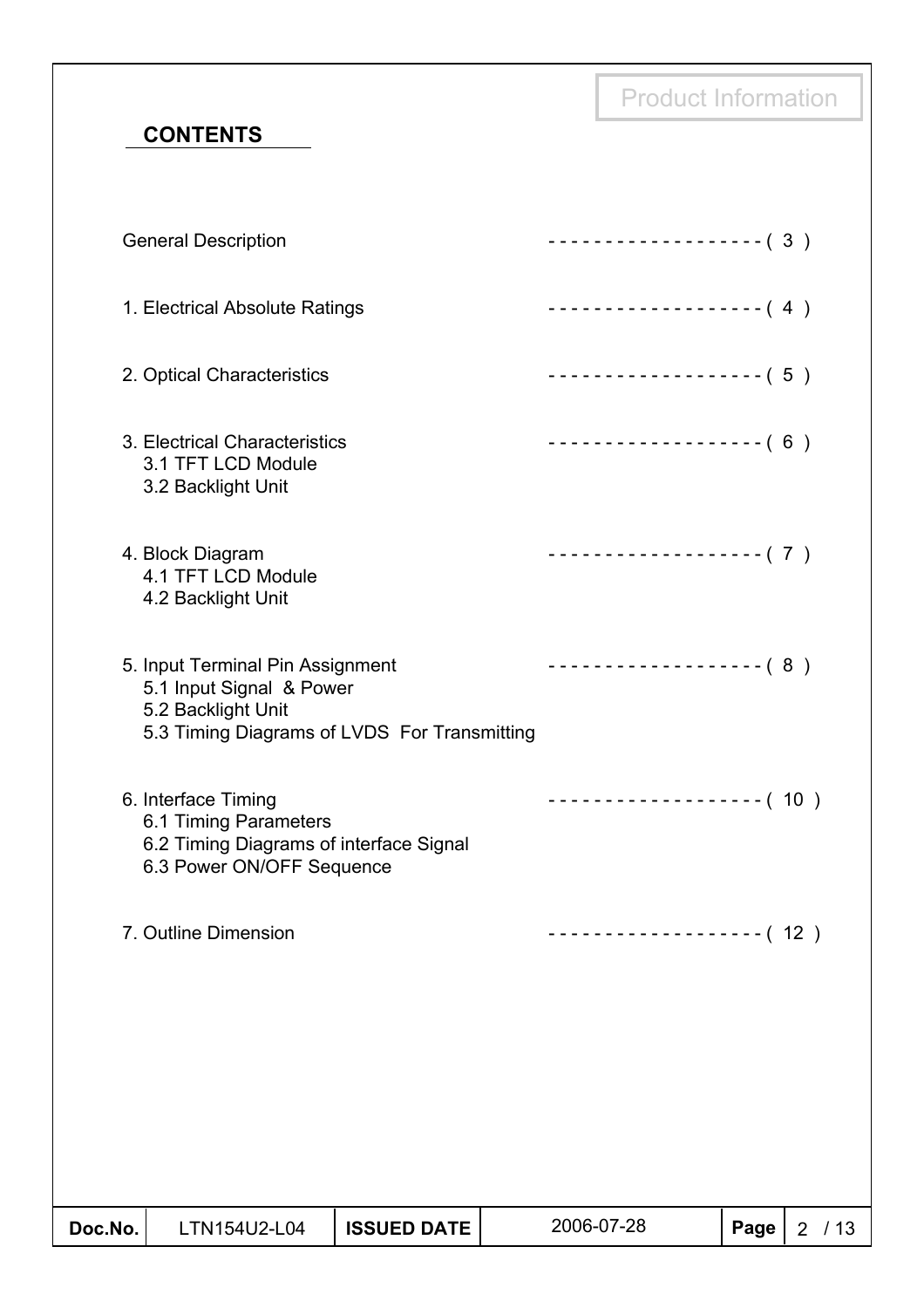#### **GENERAL DESCRIPTION**

#### **DESCRIPTION**

LTN154U2-L04 is a color active matrix TFT (Thin Film Transistor) liquid crystal display (LCD) that uses amorphous silicon TFT as a switching devices. This model is composed of a TFT LCD panel, a driver circuit and a backlight system. The resolution of a 15.4" contains 1,920 x 1200 pixels and can display up to 262,144 colors. 6 O'clock direction is the optimum viewing angle.

#### FEATURES

- Thin and light weight
- High contrast ratio, high aperture structure
- Super wide Viewing Angle
- Fast Response Time
- Wide UXGA(1920 X 1200) resolution
- Low power consumption
- DE (Data enable) only mode.
- 3.3V LVDS Interface
- On board EDID chip
- Pb-free product

#### APPLICATIONS

- Notebook PC
- If the usage of this product is not for PC application, but for others, please contact SEC

#### **GENERAL INFORMATION**

| <b>Item</b>       | <b>Specification</b>                | Unit  | <b>Note</b> |
|-------------------|-------------------------------------|-------|-------------|
| Display area      | 331.2(H) X 207.0(V) (15.4"diagonal) | mm    |             |
| Driver element    | a-si TFT active matrix              |       |             |
| Display colors    | 262,144                             |       |             |
| Number of pixel   | 1920 x 1200(16 : 10)                | pixel |             |
| Pixel arrangement | <b>RGB</b> vertical stripe          |       |             |
| Pixel pitch       | $0.1725(H) \times 0.1725(V)$        | mm    |             |
| Display Mode      | Normally white                      |       |             |
| Surface treatment | Haze 25, Hard-Coating 3H            |       |             |
|                   |                                     |       |             |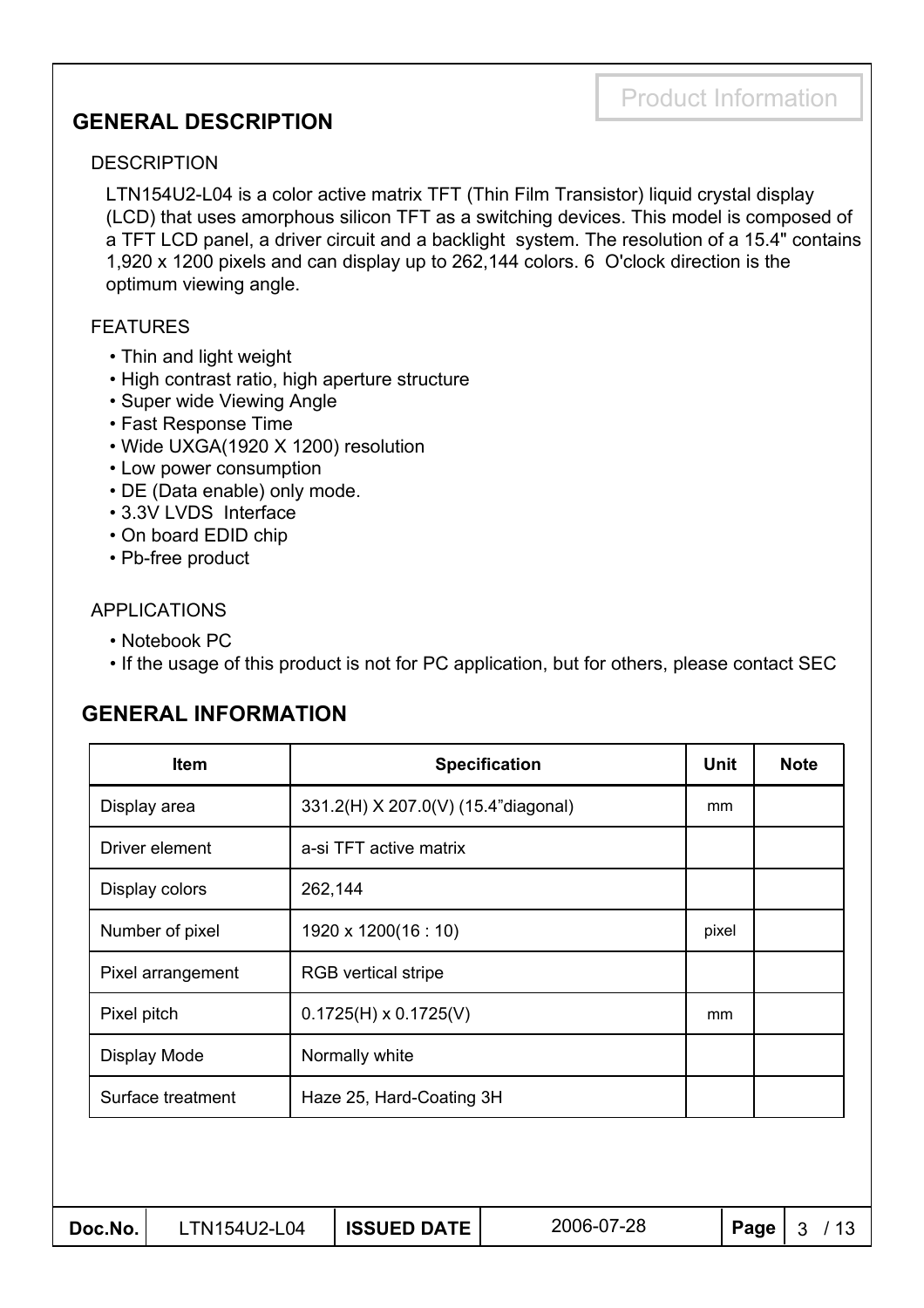#### **MECHANICAL INFORMATION**

| <b>Item</b>    |                | Min.   | Typ.  | Max.  | <b>Unit</b> | <b>Note</b> |
|----------------|----------------|--------|-------|-------|-------------|-------------|
|                | Horizontal (H) | 343.5  | 344.0 | 344.5 | mm          |             |
| Module<br>size | Vertical (V)   | 221.5  | 222.0 | 222.5 | mm          |             |
|                | Depth (D)      | $\sim$ | 6.2   | 6.5   | mm          | (1)         |
| Weight         |                | -      | 545   | 560   | g           |             |

Note (1) Measurement condition of outline dimension

. Equipment : Vernier Calipers

. Push Force : 500g f (minimum)

### **1. ELECTRICAL ABSOLUTE RATINGS**

#### (1) TFT LCD MODULE

VDD =3.3V, Vss=GND= 0V

| ITEM                 | <b>SYMBOL</b> | MIN.       | MAX.          | <b>UNIT</b> | <b>NOTE</b> |
|----------------------|---------------|------------|---------------|-------------|-------------|
| Power Supply Voltage | Vdd           | $VDD -0.3$ | $VDD +0.3$    |             |             |
| Logic Input Voltage  | Vin           | $VDD -0.3$ | $V$ DD $+0.3$ |             |             |

Note 1) Within Ta =  $(25 \pm 2 \degree C)$ 

#### (2) BACK-LIGHT UNIT

Ta =  $25 \pm 2$  °C

| ITEM           | <b>SYMBOL</b> | MIN. | MAX. | <b>UNIT</b> | <b>NOTE</b> |
|----------------|---------------|------|------|-------------|-------------|
| Lamp Current   | ᄔ             | 3.0  | 7.0  | mArms       | (1.         |
| Lamp frequency | FL            | 50   | 80   | kHz         | (1          |

Note 1) Permanent damage to the device may occur if maximum values are exceeded

Functional operation should be restricted to the conditions described under normal operating condition

| Doc.No. | .TN154U2-L04 | <b>ISSUED DATE</b> | 2006-07-28 | Page |  |
|---------|--------------|--------------------|------------|------|--|
|---------|--------------|--------------------|------------|------|--|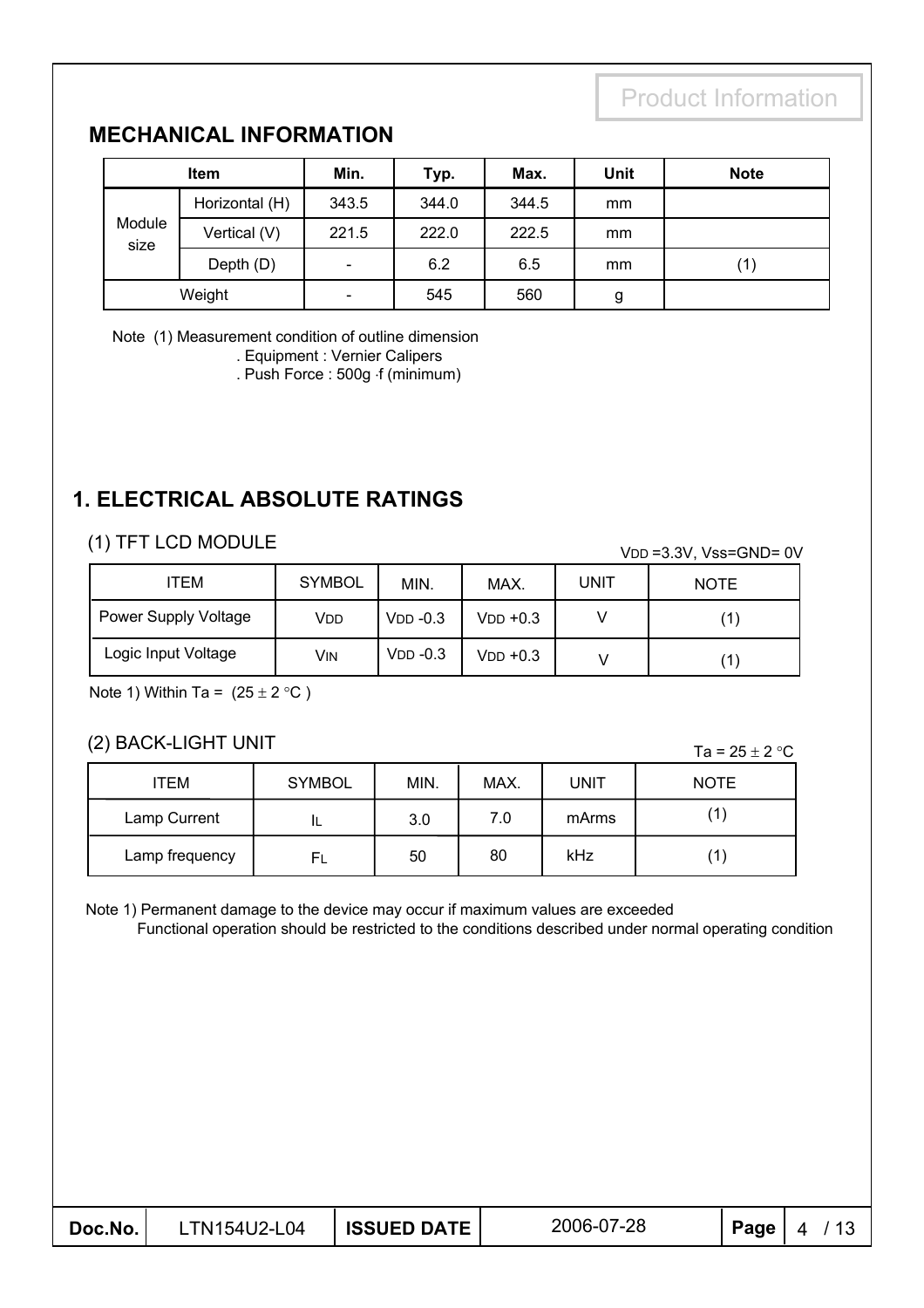### **2. OPTICAL CHARACTERISTICS**

The following items are measured under stable conditions. The optical characteristics should be measured in a dark room or equivalent state. Measuring equipment : TOPCON BM-5A

| Item                                     |             | <b>Symbol</b>    | <b>Condition</b>   | Min.  | Typ.       | <b>Max</b>                   |      |                                              |  |
|------------------------------------------|-------------|------------------|--------------------|-------|------------|------------------------------|------|----------------------------------------------|--|
| <b>Contrast Ratio</b><br>(5 Points)      |             | CR               | $\phi = 0$ ,       | 200   | 300        | $\qquad \qquad \blacksquare$ |      |                                              |  |
| Response Time<br>at Ta                   | Rising      |                  | $\theta = 0$       |       | 25         | 35                           |      |                                              |  |
| Average Luminance<br>of White (5 Points) |             | $Y_{L,AVE}$      |                    | 145   | 170        | $\qquad \qquad \blacksquare$ |      |                                              |  |
| Color                                    |             | Rx               |                    | 0.565 | 0.595      | 0.625                        |      |                                              |  |
|                                          | Red         | $R_Y$            |                    | 0.317 | 0.347      | 0.377                        |      | Unit<br>msec<br>cd/m <sup>2</sup><br>Degrees |  |
|                                          |             | $G_{X}$          |                    | 0.289 | 0.319      | 0.349                        |      |                                              |  |
|                                          | Green       | $G_Y$            |                    | 0.516 | 0.546      | 0.576                        |      |                                              |  |
| Chromaticity<br>(CIE)                    |             | Bx               |                    | 0.122 | 0.152      | 0.182                        |      |                                              |  |
|                                          | <b>Blue</b> | $B_Y$            |                    | 0.106 | 0.136      | 0.166                        |      |                                              |  |
|                                          |             | Wx               |                    | 0.283 | 0.313      | 0.343                        |      |                                              |  |
|                                          | White       | WY               |                    | 0.299 | 0.329      | 0.359                        |      |                                              |  |
|                                          |             | $\theta$         |                    | 60    | 65         |                              |      |                                              |  |
| Viewing                                  | Hor.        | $\theta$ н       |                    | 60    | 65         |                              |      |                                              |  |
| Angle                                    | Ver.        | φн               | $CR \ge 10$        | 45    | 50         |                              |      |                                              |  |
|                                          |             | φL               |                    | 45    | 50         |                              |      |                                              |  |
| 13 Points<br><b>White Variation</b>      |             | $\delta\text{L}$ |                    |       |            | 2.2                          |      |                                              |  |
|                                          |             |                  |                    |       |            |                              |      |                                              |  |
| Doc.No.<br>LTN154U2-L04                  |             |                  | <b>ISSUED DATE</b> |       | 2006-07-28 |                              | Page | 5/13                                         |  |

|  |  | * Ta = 25 ± 2 °C, VDD=3.3V, fv= 60Hz, fDCLK=81MHz, (IL= 6.5 mA) |  |
|--|--|-----------------------------------------------------------------|--|
|  |  |                                                                 |  |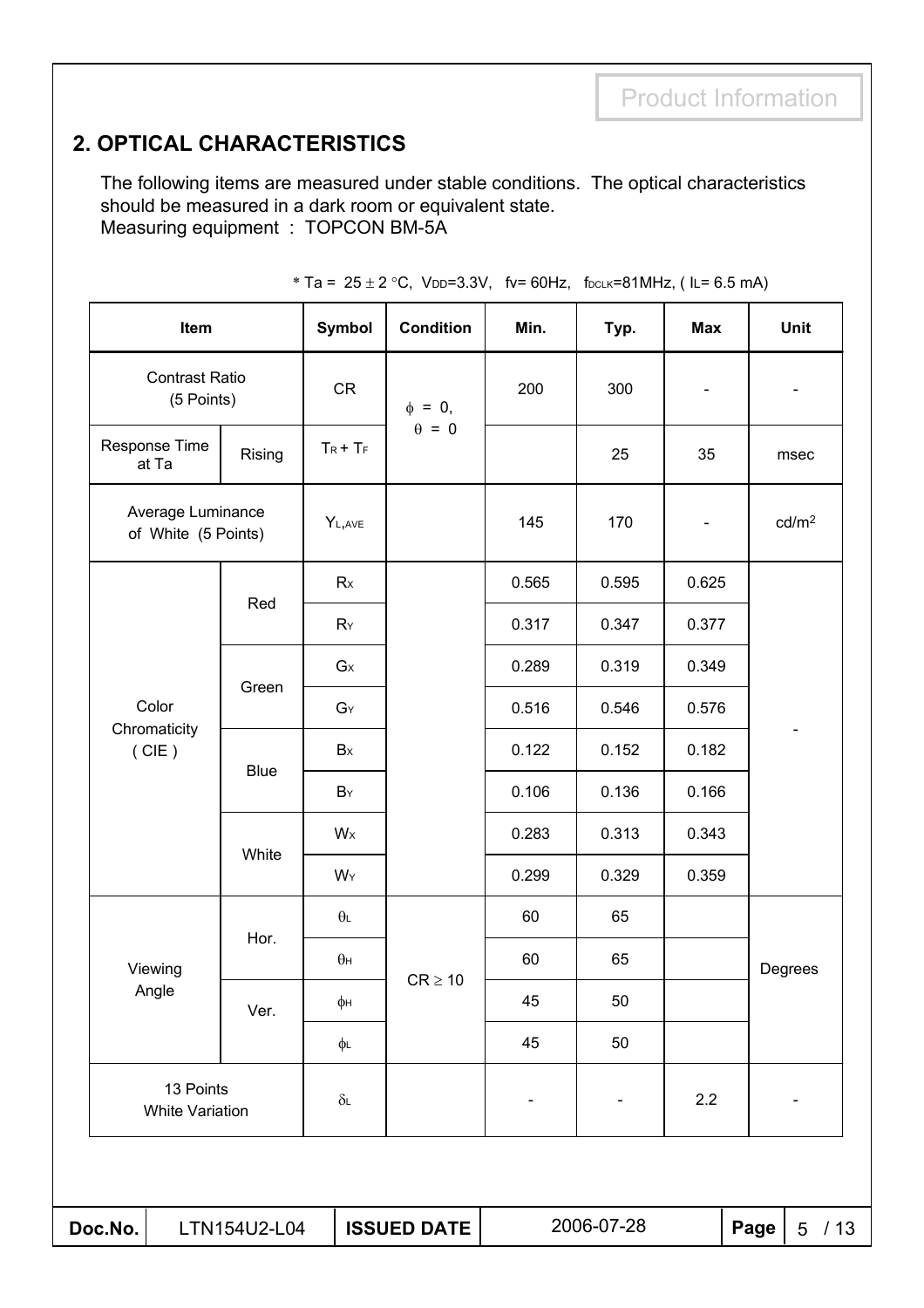# **3. ELECTRICAL CHARACTERISTICS** Product Information

Ta=  $25 \pm 2$  °C

#### 3.1 TFT LCD MODULE

| <b>ITEM</b>                                                         |          | <b>SYMBOL</b>   | <b>MIN</b> | <b>TYP</b> | <b>MAX</b>     | <b>UNIT</b> | <b>NOTE</b>   |
|---------------------------------------------------------------------|----------|-----------------|------------|------------|----------------|-------------|---------------|
| Voltage of Power Supply                                             |          | V <sub>DD</sub> | 3.0        | 3.3        | 3.6            | V           |               |
| Differential Input<br>Voltage for LVDS<br><b>Receiver Threshold</b> | High     | V <sub>IH</sub> |            |            | $+100$         | mV          |               |
|                                                                     | Low      | VIL             | $-100$     |            |                | mV          | $VCM = +1.2V$ |
| <b>Vsync Frequency</b>                                              |          | fv              |            | 60         |                | Hz          |               |
| <b>Hsync Frequency</b>                                              |          | $f_H$           |            | 75         |                | <b>KHz</b>  |               |
| Main Frequency                                                      |          | <b>f</b> DCLK   |            | 81         | $\blacksquare$ | <b>MHz</b>  |               |
| <b>Rush Current</b>                                                 |          | <b>RUSH</b>     |            |            | 1.5            | A           |               |
|                                                                     | White    |                 |            | 500        |                | mA          |               |
| Current of<br>Power Supply                                          | Mosaic   | <b>I</b> DD     |            | 550        |                | mA          |               |
|                                                                     | V.stripe |                 |            | 720        | 820            | mA          |               |

Note (1) Display data pins and timing signal pins should be connected.(GND=0V)

(2)  $f_v=60Hz$ ,  $f_{DCLK} = 81MHz$ ,  $Vdd = 3.3V$ , DC Current.

(3) Power dissipation pattern

#### 3.2 BACK-LIGHT UNIT

The backlight system is an edge-lighting type with a single CCFT ( Cold Cathode Fluorescent Tube ). The characteristics of a single lamp are shown in the following table.

| Symbol            | Min.                         |      |      |             |                |
|-------------------|------------------------------|------|------|-------------|----------------|
|                   |                              | Typ. | Max. | <b>Unit</b> | <b>Note</b>    |
| ΙL.               | 2.0                          | 6.0  | 6.5  | mArms       |                |
| VL.               | $\overline{a}$               | 700  |      | <b>Vrms</b> | $L=6.0mA$      |
| $f_L$             | 40                           | 60   | 80   | <b>KHz</b>  |                |
| $P_L$             |                              | 4.2  |      | W           | $L=6.0mA$      |
| Hr                | 10,000                       |      |      | Hour        |                |
|                   |                              |      | 1230 | <b>Vrms</b> | $25^{\circ}$ C |
|                   | $\qquad \qquad \blacksquare$ |      | 1480 | <b>Vrms</b> | $0^{\circ}$ C  |
| Lamp startup time | -                            |      | 1    | sec         |                |
|                   | $V_{\rm S}$                  |      |      |             |                |

- INVERTER : SEM SIC 130T

**Doc.No.** LTN154U2-L04 | **ISSUED DATE** | 2006-07-28 | **Page** | 6 / 13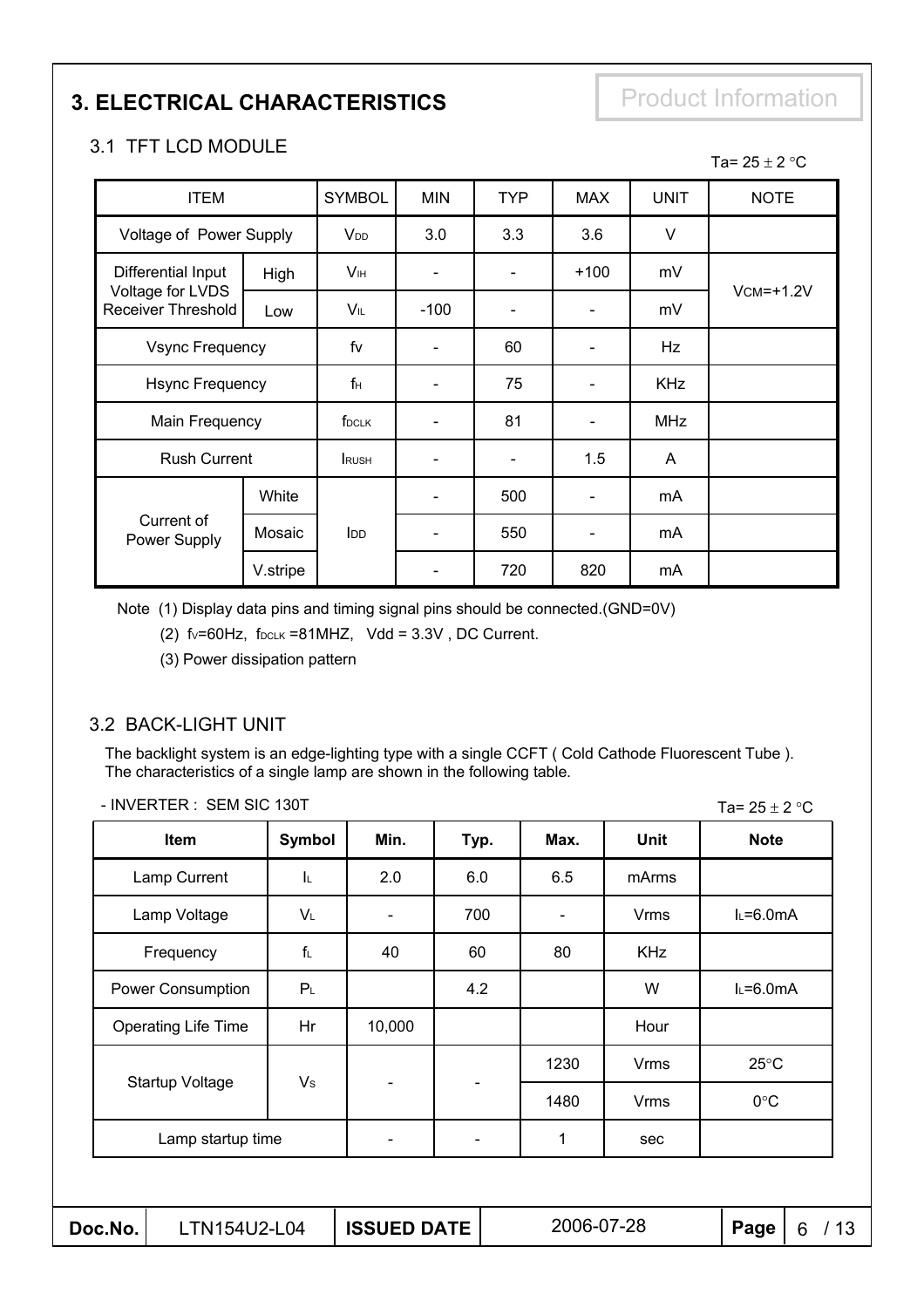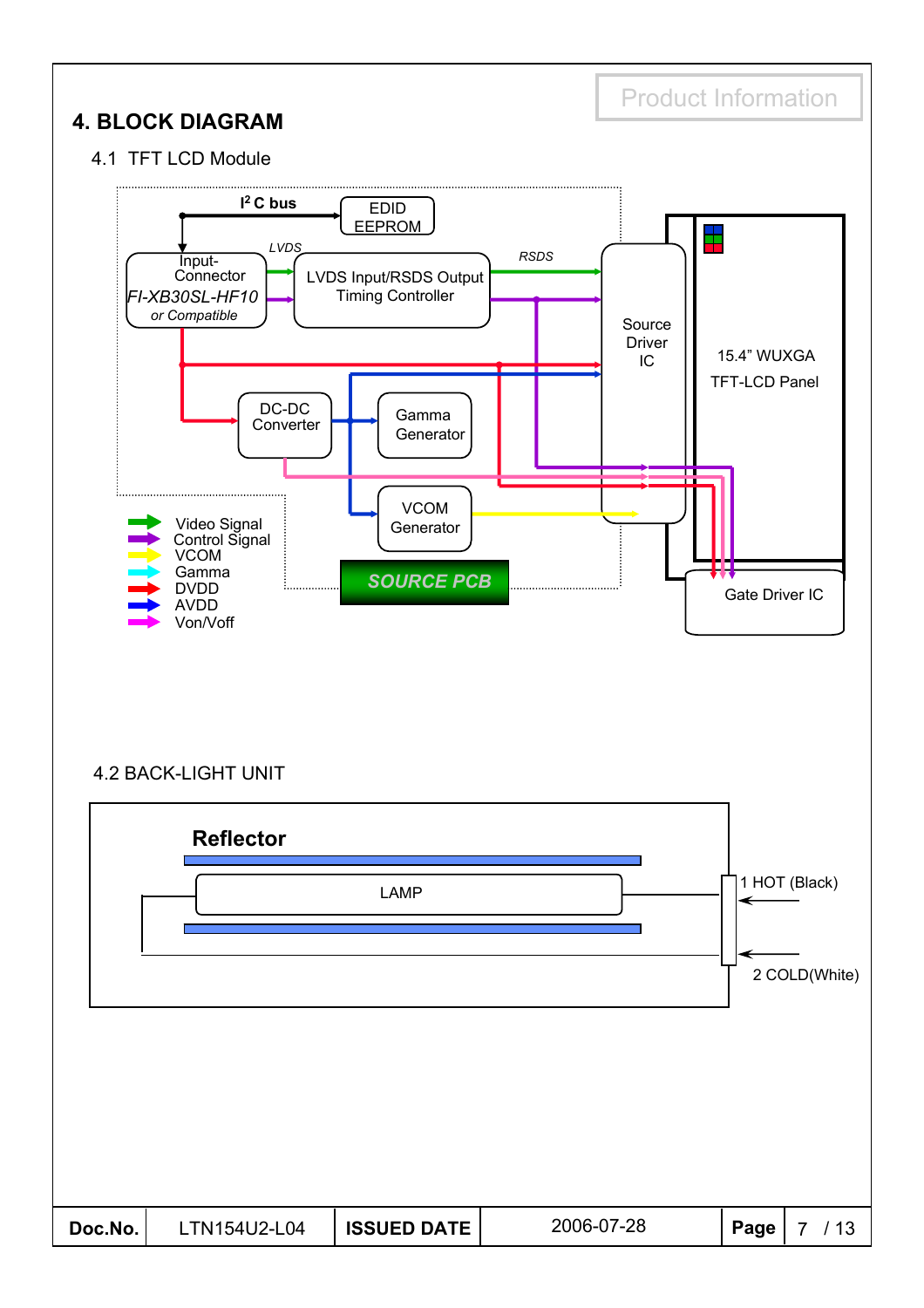#### **5. INPUT TERMINAL PIN ASSIGNMENT**

5.1. Input Signal & Power (LVDS, Connector : JAE FI-XB30SL-HF10 or compatible ) Mating Connector : JAE FI-X30M or compatible)

| No.            | <b>Symbol</b>   |                  | <b>Function</b>                                     |            | <b>Polarity</b> |      | <b>Remarks</b> |
|----------------|-----------------|------------------|-----------------------------------------------------|------------|-----------------|------|----------------|
| 1              | <b>GND</b>      | Ground           |                                                     |            |                 |      |                |
| $\overline{2}$ | <b>VDD</b>      |                  | POWER SUPPLY +3.3V                                  |            |                 |      |                |
| 3              | <b>VDD</b>      |                  | POWER SUPPLY +3.3V                                  |            |                 |      |                |
| 4              | <b>VEEDID</b>   | DDC 3.3V Power   |                                                     |            |                 |      |                |
| 5              | <b>GND</b>      | Ground           |                                                     |            |                 |      |                |
| 6              | <b>CLKEDID</b>  | <b>DDC Clock</b> |                                                     |            |                 |      |                |
| $\overline{7}$ | <b>DATAEDID</b> | DDC data         |                                                     |            |                 |      |                |
| 8              | O_RxIN0-        |                  | LVDS Differential Data INPUT (Odd R0-R5,G0)         |            | Negative        |      |                |
| 9              | O RxIN0+        |                  | LVDS Differential Data INPUT (Odd R0-R5,G0)         |            | Positive        |      |                |
| 10             | <b>GND</b>      | Ground           |                                                     |            |                 |      |                |
| 11             | O RxIN1-        |                  | LVDS Differential Data INPUT (Odd G1-G5,B0-B1)      |            | Negative        |      |                |
| 12             | O_RxIN1+        |                  | LVDS Differential Data INPUT (Odd G1-G5,B0-B1)      |            | Positive        |      |                |
| 13             | <b>GND</b>      | Ground           |                                                     |            |                 |      |                |
| 14             | O_RxIN2-        |                  | LVDS Differential Data INPUT (Odd B2-B5, Sync, DE)  |            | Negative        |      |                |
| 15             | O_RxIN2+        |                  | LVDS Differential Data INPUT (Odd B2-B5, Sync, DE)  |            | Positive        |      |                |
| 16             | <b>GND</b>      | Ground           |                                                     |            |                 |      |                |
| 17             | O_RxCLK-        |                  | LVDS Differential Data INPUT (Odd Clock)            |            | Negative        |      |                |
| 18             | O RxCLK+        |                  | LVDS Differential Data INPUT (Odd Clock)            |            | Positive        |      |                |
| 19             | <b>GND</b>      | Ground           |                                                     |            |                 |      |                |
| 20             | E RxIN0-        |                  | LVDS Differential Data INPUT (Even R0-R5,G0)        |            | Negative        |      |                |
| 21             | E RxIN0+        |                  | LVDS Differential Data INPUT (Even R0-R5,G0)        |            | Positive        |      |                |
| 22             | <b>GND</b>      | Ground           |                                                     |            |                 |      |                |
| 23             | E RxIN1-        |                  | LVDS Differential Data INPUT (Even G1-G5,B0-B1)     |            | Negative        |      |                |
| 24             | E RxIN1+        |                  | LVDS Differential Data INPUT (Even G1-G5, B0-B1)    |            | Positive        |      |                |
| 25             | <b>GND</b>      | Ground           |                                                     |            |                 |      |                |
| 26             | E_RxIN2-        |                  | LVDS Differential Data INPUT (Even B2-B5, Sync, DE) |            | Negative        |      |                |
| 27             | E_RxIN2+        |                  | LVDS Differential Data INPUT (Even B2-B5, Sync, DE) |            | Positive        |      |                |
| 28             | <b>GND</b>      | Ground           |                                                     |            |                 |      |                |
| 29             | E_RxCLK-        |                  | LVDS Differential Data INPUT (Even Clock)           |            | Negative        |      |                |
| 30             | E RxCLK+        |                  | LVDS Differential Data INPUT (Even Clock)           |            | Positive        |      |                |
| Doc.No.        | LTN154U2-L04    |                  | <b>ISSUED DATE</b>                                  | 2006-07-28 |                 | Page | 8 / 13         |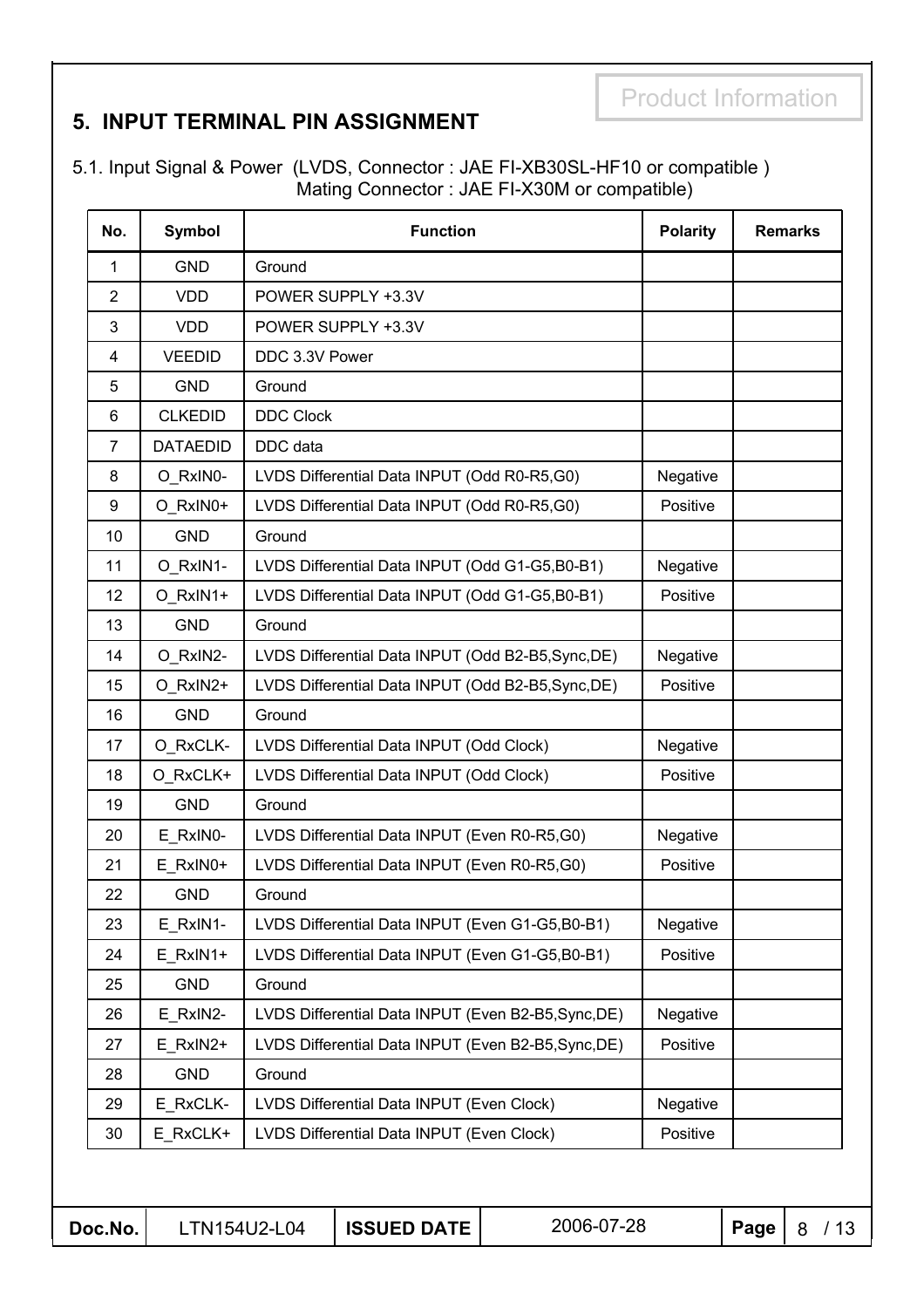#### 5.2 BACK LIGHT UNIT **Connector : JST BHSR - 02VS -1** Mating Connector : JST SM02B-BHSS-1

| Pin NO. | Symbol      | Color        | Function            |
|---------|-------------|--------------|---------------------|
|         | <b>HOT</b>  | <b>Black</b> | <b>High Voltage</b> |
|         | <b>COLD</b> | White        | Low Voltage         |

#### 5.3 Timing Diagrams of LVDS For Transmission



#### LVDS Receiver : Integrated T-CON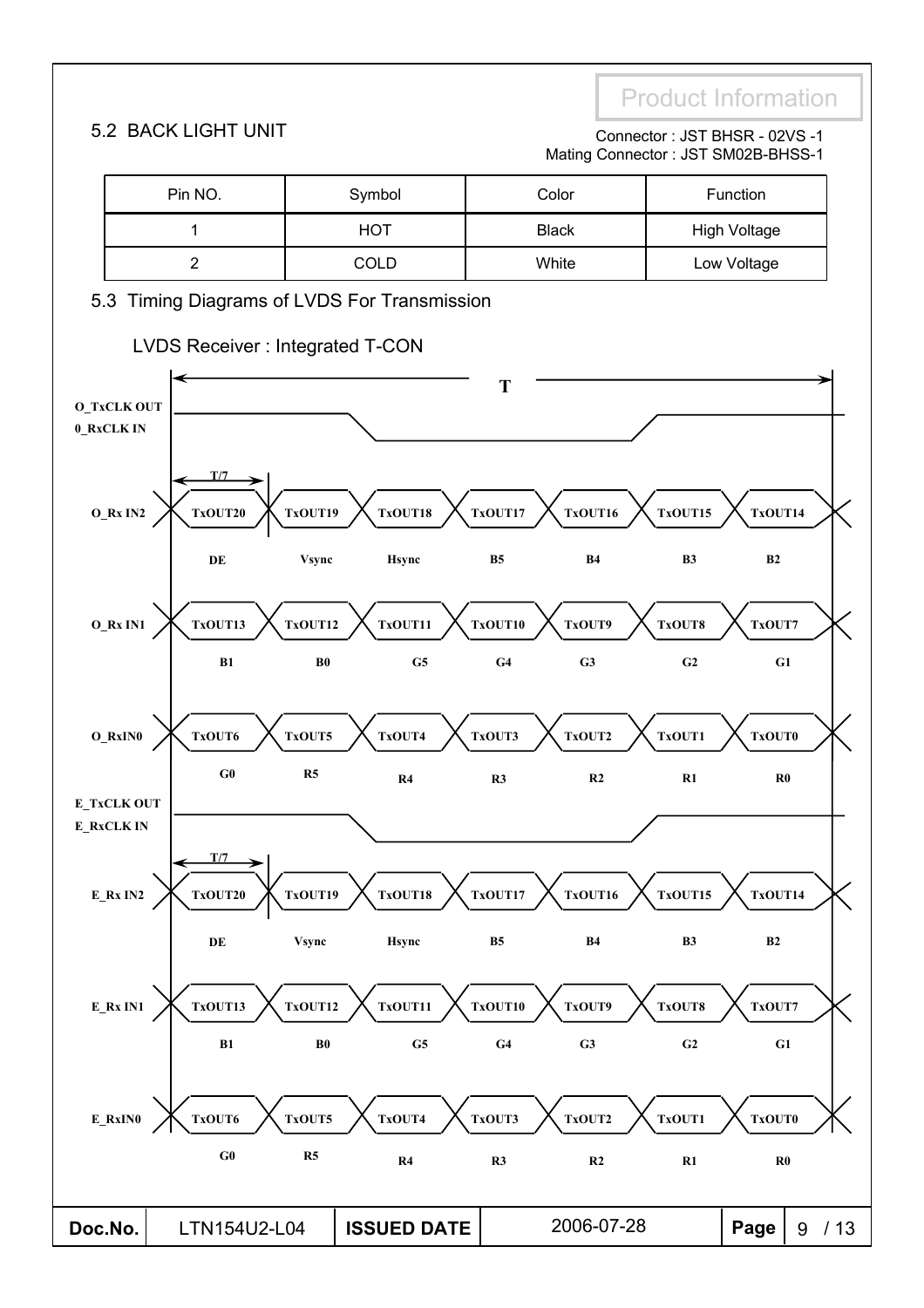**6. INTERFACE TIMING** 

#### 6.1 Timing Parameters

| Signal                                          | Item                  | Symbol          | <b>MIN</b> | <b>TYP</b> | <b>MAX</b> | Unit   | <b>Note</b> |
|-------------------------------------------------|-----------------------|-----------------|------------|------------|------------|--------|-------------|
| Frame Frequency                                 | Cycle                 | $T_v$           | 1204       | 1250       | 1400       | lines  |             |
| <b>Vertical Active</b><br>Display Term          | <b>Display Period</b> | TvD             |            | 1200       |            | lines  |             |
| One Line<br><b>Scanning Time</b>                | Cycle                 | T <sub>H</sub>  | 1030       | 1080       | 1170       | clocks |             |
| <b>Horizontal Active</b><br><b>Display Term</b> | <b>Display Period</b> | T <sub>HD</sub> |            | 960        |            | clocks |             |

#### 6.2 Timing diagrams of interface signal

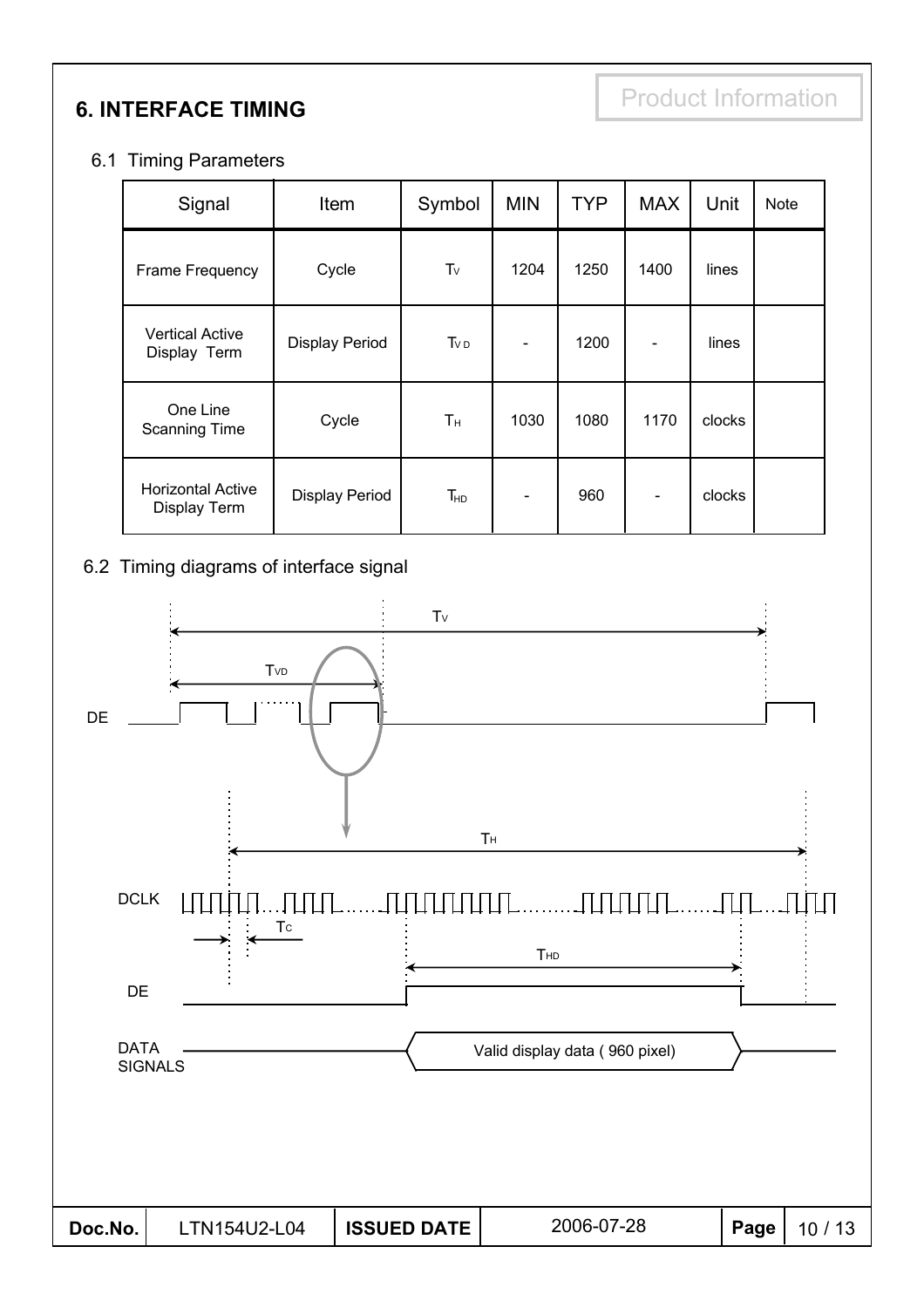6.3 Power ON/OFF Sequence **Product Information** 

: To prevent a latch-up or DC operation of the LCD module, the power on/off sequence should be as the diagram below.

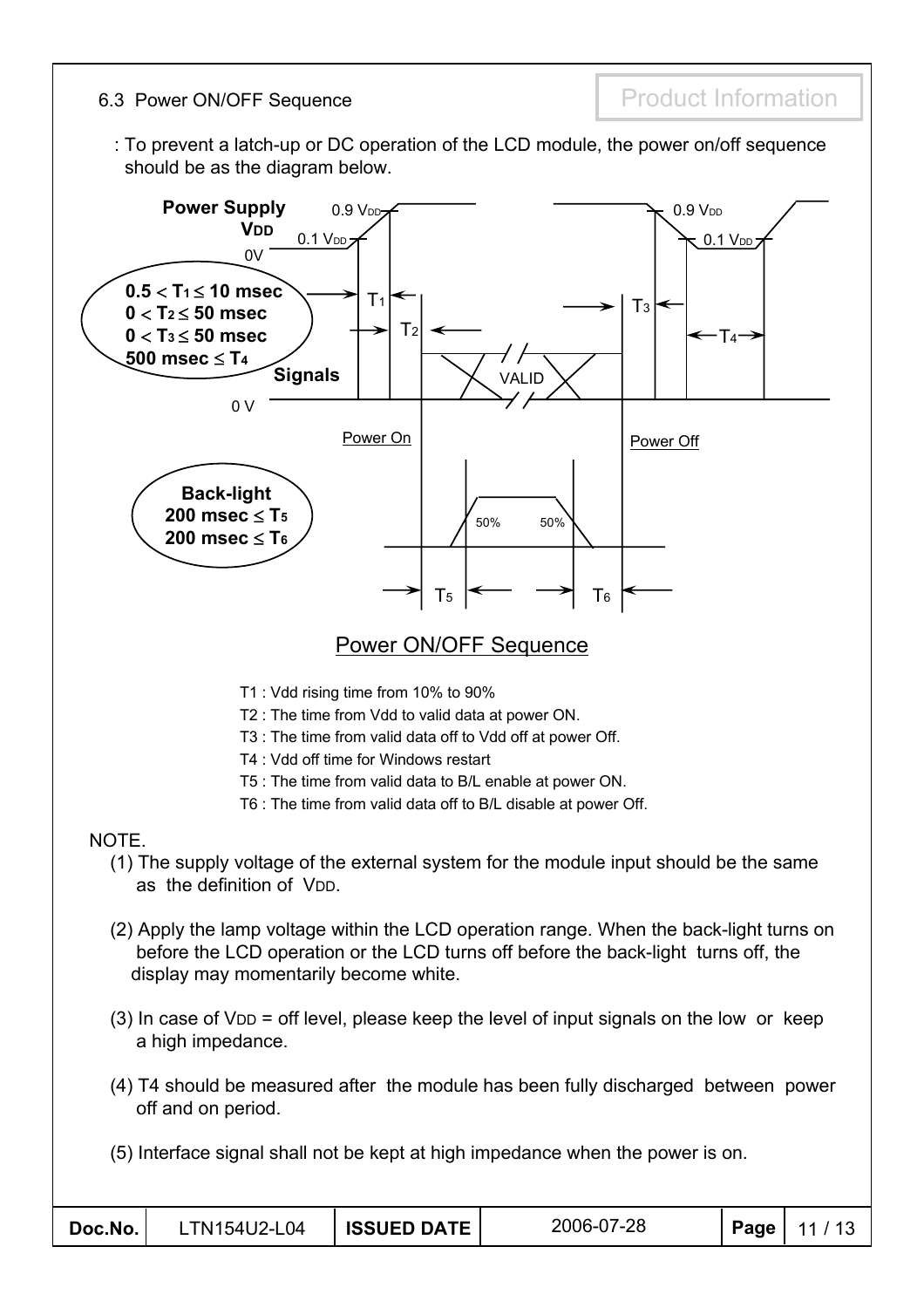# **7. MECHANICAL OUTLINE DIMENSION Froduct Information**

[ Refer to the next page ]

| Doc.No. | LTN154U2-L04 | <b>ISSUED DATE</b> | 2006-07-28 | Page $ $ | 12/13 |
|---------|--------------|--------------------|------------|----------|-------|
|---------|--------------|--------------------|------------|----------|-------|